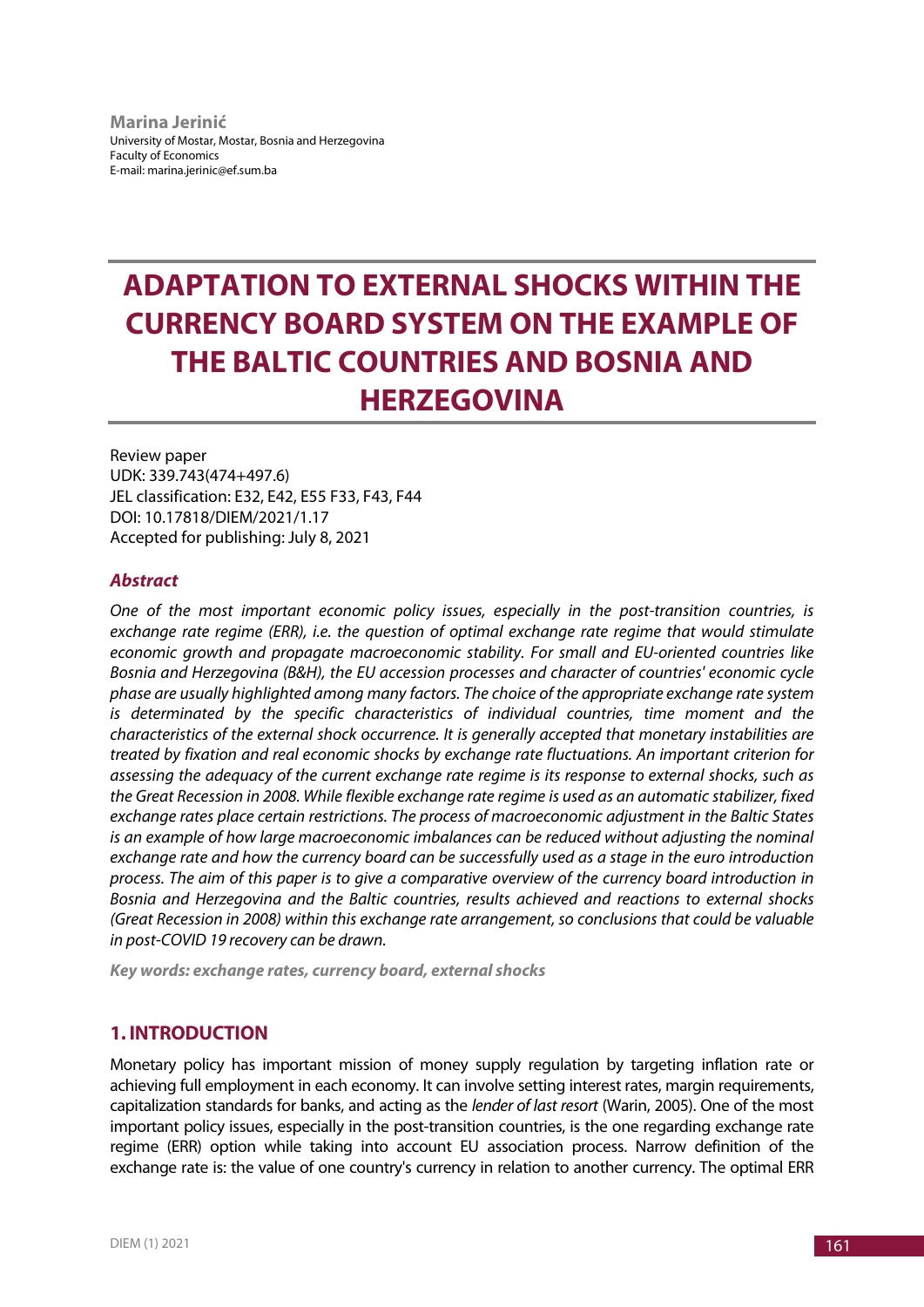should affect key nominal variables (relative prices, inflation) aiming to stimulate economic growth and propagate macroeconomic stability. Exchange rates have main role in international trade and finance.

International Monetary Fond (IMF) gives classification system that is based on members' actual, *de facto*, arrangements, which may differ from their officially announced arrangements. It ranks ERRs on the basis of their degree of flexibility and the existence of formal or informal commitments to exchange rate paths. Last available classification (IMF, 2020) includes (number of IMF members using concrete regime is given in brackets)

- a. Hard pegs: arrangements with no separate legal tender (13), Currency board (11),
- b. Soft pegs: Conventional peg (42), Stabilized arrangement (25), Crawling peg (3), Pegged exchange rate within horizontal bands (1),
- c. Other managed arrangement (13),
- d. Floating regimes (market determined rates): Floating (35), Free floating (31).

The most common classification of the ERRs is in the next three groups. First two are opposite, extreme cases: fixed and fluctuating exchange rate regimes, and the third group is intermediate exchange rate regime. Story about the choice of exchange rate regime starts from the collapse of the Bretton Woods agreement, after which world's leading economies changed then dominant fixed exchange regime with a fluctuating exchange regime. A floating exchange rate refers to a currency where the price is determined by supply and demand factors relative to other currencies. A fixed – or pegged – exchange rate is entirely determined by the government of the currency in question. They both have advantages and disadvantages, especially for countries in transition that often face high inflation levels(De Haan et al, 2001). In different currency regimes, monetary policy has different power. Pegged currencies are thought of as more rigged, and their prices tend to fluctuate in a much narrower range. Floating exchange rates are seen as fairer, freer and more efficient when compared to fixed rate systems. The greatest advantage of the fixed exchange rates can be seen in times of economic uncertainty and crises, when the markets are unstable. While aiming increased stability that could encourage investment and result in lower inflation rates, developing countries often peg their currencies in strong currency (mostly US dollar, EURO). A fixed exchange rate is not and cannot be fixed to all other currencies: one important thing to understand and remember about any fixed exchange rate system, (including the KM system in B&H) is that it is not possible to fix the value of the exchange rate to all other currencies (because most of the main currencies have free float regime among themselves). It will only be fixed against the chosen anchor currency and the currencies of any other countries that have also fixed their currency to the same anchor (CBBH, 2021).

According to the theory of the impossible trinity (trilemma), economic policy makers can use only two of the three macroeconomic policy variables at the same time: a fixed exchange rate regime, free international capital flows, and an independent monetary policy. In the conditions of increased liberalization of world capital flows, monetary authorities have only the lower part of the triangle to choose from, *i.e.* they can opt for a fixed exchange rate and limited monetary policy or for a flexible exchange rate and active monetary policy (Lovrinović & Ivanov, 2009). In order for a currency board (CBA) to be established, a country must decide to relinquish its monetary policy and to rely more on fiscal policy instruments. Economic history shows that CBA implementation was usually imposed by others or it was independent choice for countries that before had high inflation rates, socio-politicaleconomic instabilities or because of low credibility of the local central banks.

The aim of this paperwork is to compare and to analyse reactions to external shocks in countries that cannot manipulate their exchange rate to improve their competitiveness, namely to analyse measures applied in Baltic countries and in B&H in fight against Great Recession, and to discuss reactions and possible similarities in measures used in finding the way out from crisis caused by the COVID19 pandemic. To present the mentioned, secondary data from various sources, especially data from national agencies for statistics and financial institutions, World Bank, and EUROSTAT are used. Inflation rate, GDP growth rates, exports, FDI data are shown by charts to be more clear and comparable. Based on single data and facts, general conclusions are made using inductive method.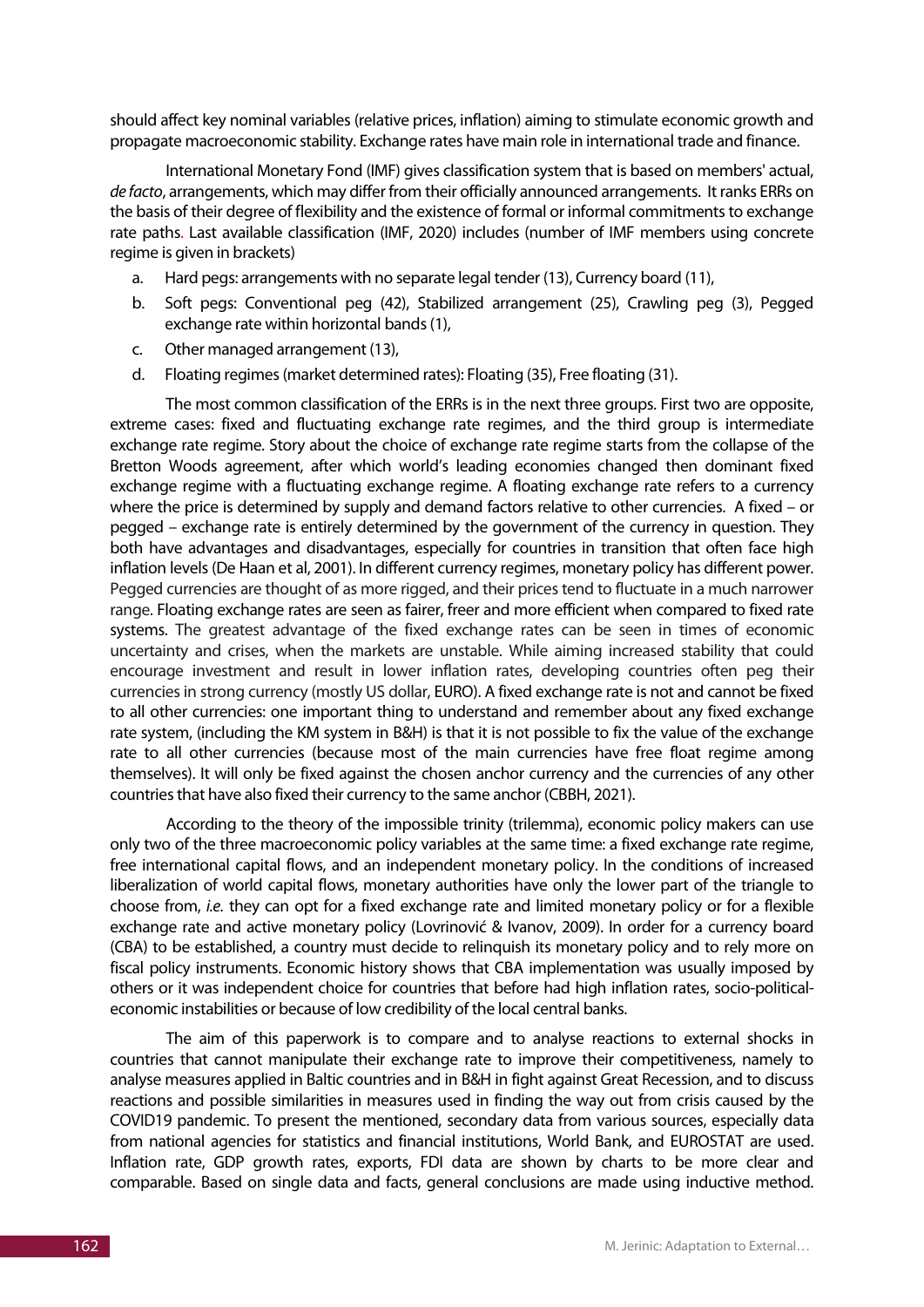Complex data are disaggregated on integral parts to get final conclusion about adaptation to external shocks in fixed exchange regimes. Paper is structured as follows: after paper introduction, the idea of the CBA and motives for its use in selected countries is given. It is followed by analysing macroeconomic adjustment after Great Recession, measures implemented to deal wıth the COVID 19 consequences in observed countries and conclusion at the end.

# **2. THE IDEA OF THE CURRENCY BOARD: MAIN FEATURES AND REASONS FOR ITS INTRODUCTION IN SELECTED COUNTRIES**

The idea of a currency board appeared at the beginning of the XIX century. The main reasons for the emergence of the CBA, by many authors (e.g. Prlić & Marić, 2008), are Great Britain's efforts to keep the colonies under its influence. By implementing CBA, the colonies continued to contribute to the economic development of the British empire, but not the domestic economy, which was on a downward path to complete economic collapse as a direct result of the CBA (according to many critics of this currency regime e.g. Milojevic, 2011, p.11). Thus, the first successful attempt to establish a CBA was in the British colony of Mauritius in 1849 (Hanke & Sculer, 2015). CBAs have enjoyed wide popularity especially in the 1940s and 1950s, while rapidly declining in number thereafter. The spread of the CBAs reached its peak during the period from 1949-1955, when 46 countries participated in a CBA or even had their own (Stucenbrock, 2018). After that, number of CBAs rapidly declined, mostly because two following reasons. First, after World War II and decolonization, newly independent states introduced their central banks as an expression of national sovereignty. Second, leading international institutions emphasized that all developed countries should have central banks.

In 1991, Argentina introduced CBA and fixed its peso to US dollar. Argentina aimed to stabilize its troubled economy, plagued by hyperinflation. Soon Argentina was followed by corresponding institution in Estonia (1992), Lithuania (1994), Bulgaria, and B&H (both in 1997), where political and economic transformation posed enormous challenges to economic and monetary policy. According to the International Monetary Fund classification and data available in their annual publication (IMF, 2020), 24 countries apply hard pegs, 11 of which apply CBA. The CBA is a specific form of monetary authority with narrowed functions. Opinions about the efficiency and expediency of the rules of the CBA are different. The CBA is a model of "narrow monetary authorities", usually created in countries that aimed at stabilization, i.e. achieving rapid economic stability after certain crises: wars, financial and banking crises, transitions from one political and economic system to another (Gregorović, Hodžić, 2017, p. 110).

This exchange rate arrangement is characterized by the following elements: exchange rate of domestic currency fixed to the reserve (anchor) currency (*i.e.* in B&H, 1 € = 1.955830 KM, CBBH, 2021), automatic convertibility at the request of the holder of domestic currency, ban on lending to commercial banks and state and its bodies and institutions, and strict legal regulations. The CBA issues one unit of local currency for each unit of foreign currency in its reserve. CBAs can be more or less rigid, and there are versions of the so-called modified CBA (*currency like system, quasi currency board, Wolf, 2015, Bakker, Gulde, 2010*). The role of national central bank in CBA is different from the role of the modern central bank in national economy. Comparison of two is given by, for example, in Gosh et al, 2002, Prlić &Marić, 2008, Hanke & Sculer, 2015 etc. In the CBA, central bank activities are resctricted and make CBA highly vulnerable to external shocks. While targeting stability of main monetary indicators (interest rates, inflation) structural weaknesses are often failed to observe and react to. There is no possibility to improve export indicators by changing exchange rate, because exchange rate is fixed. Limited activity allows only unpopular measures, such is internal devaluation (by cutting wages, pensions, changing taxes) just to keep exchange rate stable. The cost of stability seems rather high. Nevertheless, CBAs have been applied with varying degrees of success in different countries.

Huang and Malhtor (2004) conduct research about economic growth and exchange rate regime including 12 Asian developing countries and 18 developed European countries during the period 1976-2001. The authors conclude that the exchange rate regime affects economic growth, but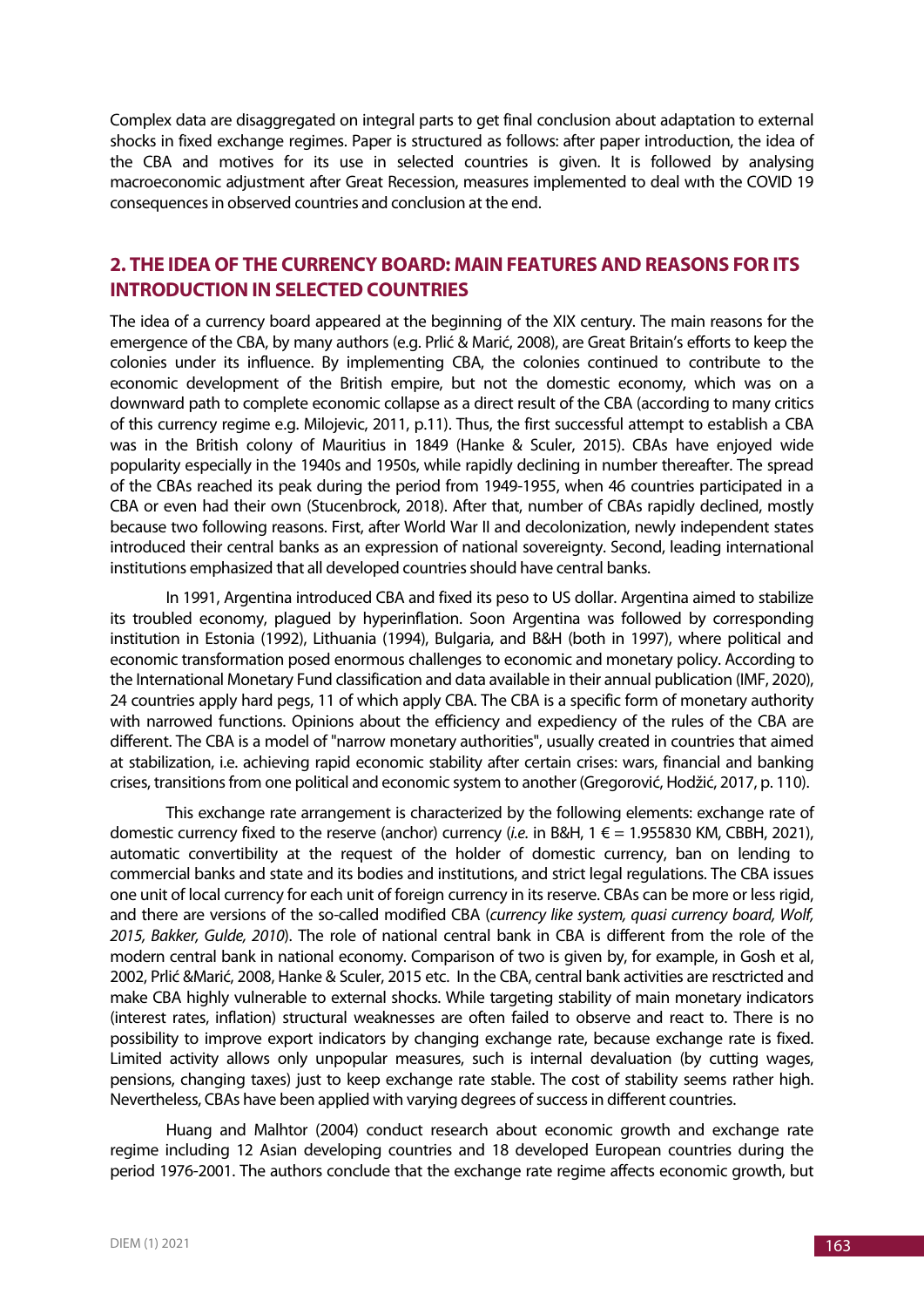may depend on development stage of the observed country. Jakob (2015) investigates similar problems on a sample of 74 countries in 2012 and finds a positive and significant correlation between the fixed exchange rate and GDP growth. A stable currency encourages trade and investment, and therefore a greater ultimate economic effect is achieved. Ihnatov and Capraru (2012) explored 16 CEE countries, in the period 1999-2010. Results of research indicate that fluctuating exchange rate regimes have a higher impact on economic growth than fixed exchange rate. Kordić and Palić (2014) analyse the challenges for the CBA in Baltic countries in unstable environment (Great Recession) since the fixed regimes rely on imported stability and are sensitive to external shocks. The CBA arrangements of the Baltic countries survived the crisis and countries eventually entered euro zone. But surviving the crisis was achieved by major cuts in the fiscal policy, increasing taxes and reducing public expenditure.

There are only few published papers that address the effects of exogenous shocks and their propagation that include B&H. Baskot (2016) uses a VAR model with exogenous variables and considers two exogenous shocks: interest rates for countries in the Eurozone and remittances. His analysis confirms that B&H is a small open economy highly dependent on foreign aid and remittances, and has no autonomous monetary policy because of the CBA. Kordić (2018) questions choice of hard and soft exchange rate pegs during the crisis and contribution of their use to national economy efficiency. In this paper author gives pros and cons of possible strategies, considering the European integration process. Pečarić et al (2018) investigate the importance of the CBA in relation to other exchange rate regimes in maintaining fiscal discipline and economic growth on the example of selected post-transition countries. Results of the research show that the CBA works more effectively on economic growth and public debt (as a percentage of GDP) due to a greater degree of fiscal discipline than in post-transition countries that have been using other exchange rate regimes before, during and after the financial crisis.

One of the main reasons for the introduction of the CBA in transition countries is the sensitivity of central banks to political pressures to over-finance the budget deficit, and central bank actions that often caused high inflation and system-wide instability. An important motive has been also the EU and EMU accession. Estonia was the first country to introduce the national currency, the kroon, with the collapse of the Soviet Union, and to introduce CBA in the fight against hyperinflation, making the kroon first fixed to the German mark (DEM) and later (1999) to the euro. Since introducing CBA, Estonia used only a limited number of monetary instruments such as: changes in the amount of required reserves, purchase and sale of certificates of deposit, established credit facilities and granting loans in exceptional situations in order to provide liquidity during the banking crisis of certain banks. Lithuania introduced its CBA on April 1, 1994 as a compromise to the great debate between the government and the central bank on the best way to stop hyperinflation and stabilize the exchange rate. The discussion resulted in the introduction of a somewhat less rigid CBA (a combination of a CBA with limited central bank activity), fixing the currency (litas) initially to the US dollar and since 2002 to the euro. In 2001, the New Law on the Central Bank of Lithuania was adopted, which offers a greater degree of independence to the Central Bank and a wider range of options for managing active monetary policy. In this system, the current convertibility of the domestic currency for the reserve at a fixed exchange rate is still guaranteed, but the central bank is legally allowed various monetary policy instruments (money market operations to control the liquidity of the country's financial system) and commercial banks. In 2015, Lithuania adopted the euro in full.

Latvia has introduced a conventional fixed exchange rate, pegging the currency (lat) to the SDR (Special Drawing Rights), but as fluctuations against the SDR were slight according to some authors it is a *quasi* or *de facto* currency board (Bakker, BB, AM Gulde 2010, Wolf, H. 2015, according to Staehr K., 2015). The Latvian lat joined the Exchange Rate Mechanism (ERM II) on 2 May 2005, and observed a central rate of 0.702804 to the euro with standard fluctuation margins of  $\pm 15$ , but Latvia unilaterally maintained a 1% fluctuation band around the central rate. Latvia adopted the euro on 1 January 2014 (European Comission, https://ec.europa.eu/info/index\_en , 15.04.2021)

The CBA was introduced in Bosnia and Herzegovina in 1997, after the war (1992-1995), due to the structural needs and complex political situation (two entities FB&H and RS, and Brčko District), with respect of the size of the economy and the need to link to a more stable economy. The only "traditional"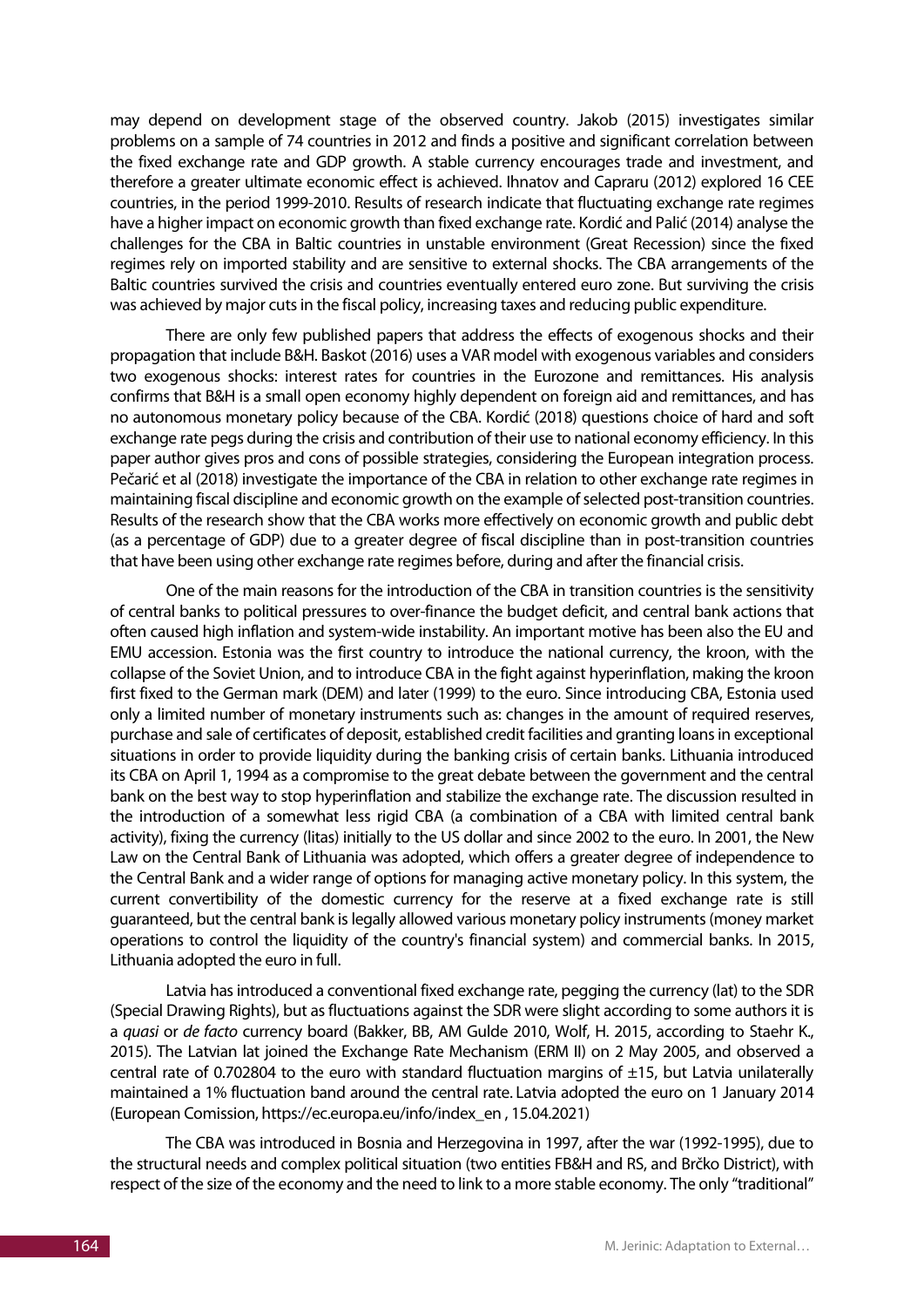monetary policy instrument available to the Central Bank of Bosnia and Herzegovina is the ability to determine and change the required reserve for commercial banks in Bosnia and Herzegovina. In B&H anchor currency is Euro. Fixed exchange rate is set by the Law of the Central Bank of B&H ("the official exchange rate for the currency of Bosnia and Herzegovina shall be one Convertible Mark for 0.511292 Euro, i.e. one Euro amounts 1.955830 Convertible Marks" (Article 6, LAW ON AMENDMENTS AND SUPPLEMENTS OF THE LAW ON THE CENTRAL BANK OF BOSNIA AND HERZEGOVINA). The KM exchange rate to its anchor currency has not been altered since it was first set by the Law in 1997. The characteristics of the rigid CBA and the narrow range of monetary policy instruments available to the Central Bank of Bosnia and Herzegovina (CBBH) make it a unique example of monetary organization in the Balkans and Europe. Otherwise, there are not many examples in the world of such a rigid monetary system with similar characteristics and available instruments for action, both in "normal "conditions and in state of crisis. The CBA is allowed to set a minimum reserve requirement for commercial banks, a deviation from an orthodox currency board. That is the only dimension in which CBBH deviates from the policies of an orthodox CBA.

# **3. MACROECONOMIC ADJUSTMENT AFTER THE GREAT RECESSION ON THE EXAMPLE OF THE BALTIC COUNTRIES AND BOSNIA AND HERZEGOVINA**

The question of the optimal exchange rate regime choice present in the European integration processes becomes even more pronounced in the conditions of crisis. The Baltic experience to date can provide useful lessons for macroeconomic adjustments in other countries whose exchange rate regimes do not allow exchange rate changes as a mechanism for adjusting to external shocks, including B&H. The Baltic States participated in ERM II when the adjustment process began. Estonia applied the CBA until it adopted the euro on 1 January 2011, Latvia maintained fluctuations of  $\pm$  1% around the central rate, and Lithuania, like Estonia, had a CBA.

Although the severity of macroeconomic imbalances accumulated during the "boom" years varied in the Baltic countries before the Great Recession, similarities in their economic development and problem-solving strategies are noticeable after. Namely, just before the Great Recession, the Baltic countries grew very quickly (figure 2), driven by high capital inflows (figure 5) and flexible macroeconomic policies. Over-optimistic expectations and excessive credit growth resulted in a strong growth in domestic demand, which ultimately proved to be unsustainable. The "boom" has led to high inflation (figure 1); faster wage than labour productivity growth, real estate price growth and current account deficits. However, as observed countries began to recover global financial crisis occurred. The great recession at the end of 2008, in a situation of their macroeconomic imbalance, made the Baltic region riskier, which was reflected in a sharp drop in capital inflows (figure 5). At the same time, the collapse in global trade flows affected exports. As a result of these financial and trade shocks, the Baltic economies recorded large losses in production, returning their real GDP by mid-2009 to approximately the same levels as in 2005 (ECB, June 2011, p. 17). Banking systems in all three countries had different approaches to the problems. In Latvia, these tensions led to a "rush" of savers to a big domestic bank, prompting the authorities to seek international financial assistance in the form of an EU-IMF-led adjustment program.

Inflation rates were relatively volatile (Figure 1). Despite the crisis, the CBA was not abandoned or replaced by a more flexible exchange rate. Due to the sharp fall in inflation rates due to the crisis, real short-term interest rates have even risen, especially in Lithuania and Latvia, compared to their previous values (ECB, July 2010, pp. 94). This may have contributed even more to the slowdown in their GDP growth (Figure 2). Countries that have higher macroeconomic imbalances and that are overheated are more vulnerable to external shocks such this crisis.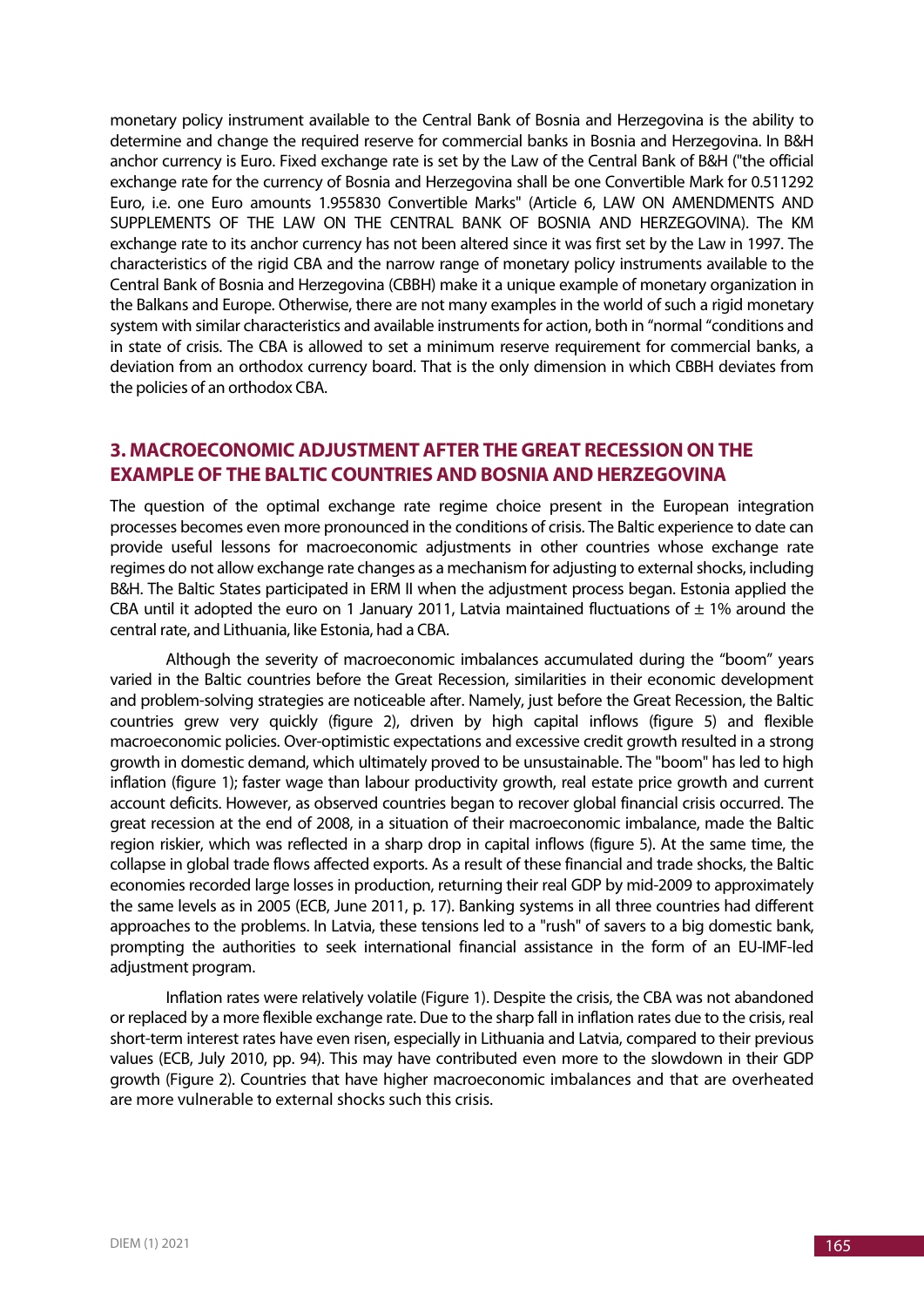

Note: price stability is the main goal of monetary policy in the CBA

Source: Prepared by the Author according to the World Bank data available at: https://databank.worldbank. org/home.aspx [accessed 13.04.2021.]

Figure 1 Inflation, GDP deflator (annual%), selected countries, in the period 2004-2019

Annual GDP change rates were negative during the crisis period in Estonia and Latvia. Growth slowed in B&H as well (figure 2), partly because of the EU economy condition and partly because of large floods that hit B&H in 2014. Although in Lithuania it was more significant than in the previous year, a sharp decline in 2009 is visible for all observed countries. "…in their study Belhocine, et. al. (2016, pp 14.) describe the different growth patterns between countries depending on the exchange rate regime choice. European countries with harder regimes (lower flexibility) recorded a boom until 2007/08 crisis, followed by a recession, while the recovery in 2011-2013 was somewhat stronger than in those with more flexible regimes. But, after the mid-2013, the latter group of countries had faster growth than the other. Furthermore, their research confirmed higher growth volatility for countries with low exchange rate volatility (especially the Baltics). "(Kordić, 2018, p. 261)



Source: Prepared by the author according to the World Bank data available at: https://databank.worldbank. org/home.aspx [accessed 17.04.2021.]

Figure 2 GDP growth rates (%, annual), selected countries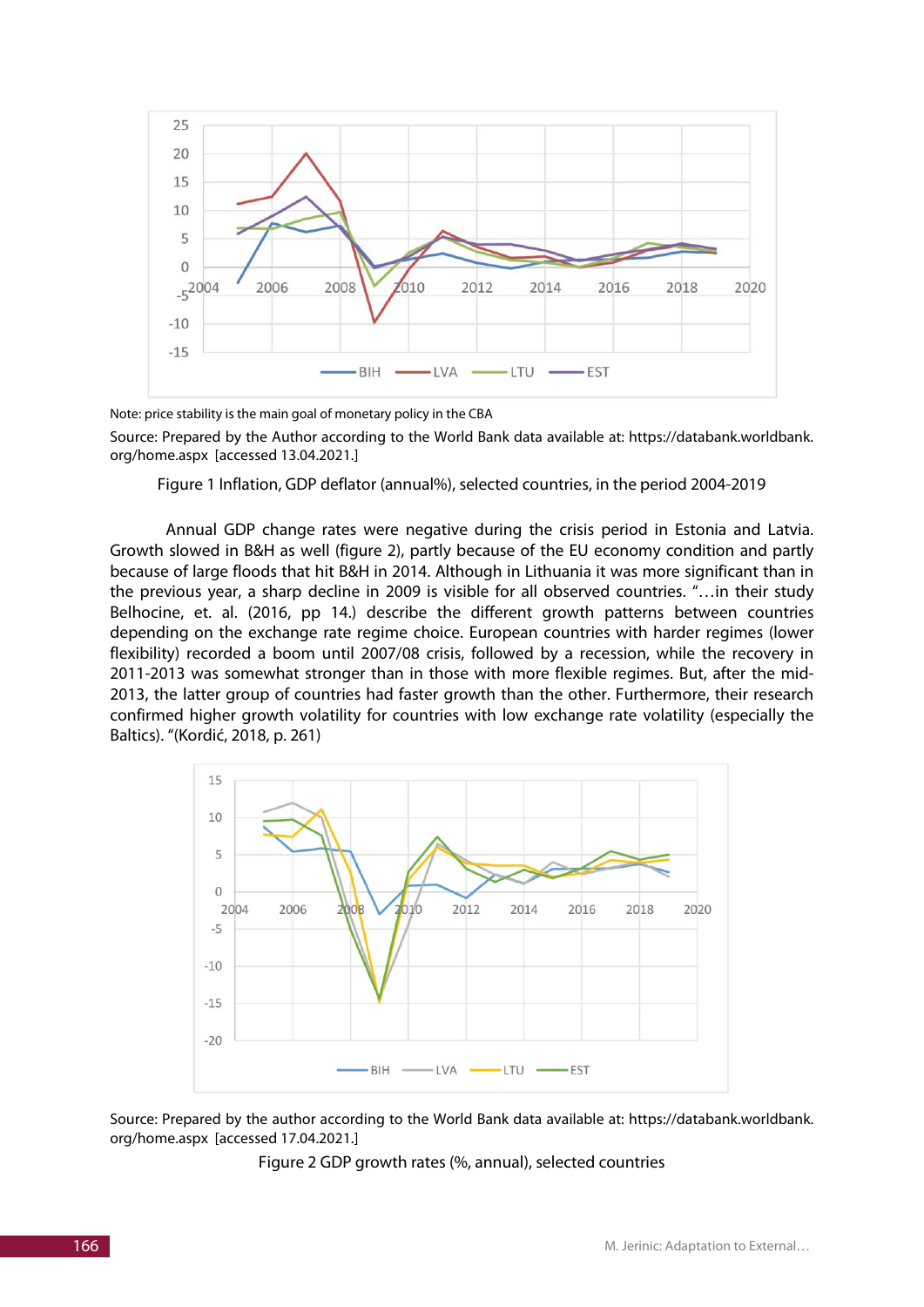It is interesting to look at the dynamics of exports and imports in the period 2004-2019 (expressed as a percentage of GDP - figure 3 and 4). The Baltic countries are export-oriented and exports makes a large part of GDP and in 2018 this share was much higher in percentage than in the pre-crisis period. Lithuania is the most export-oriented. Both data on exports and imports follow the trends observed in GDP growth rates, affirming the strong impact of the crisis and the recovery since 2009 (figures 3 and 4).



Source: Prepared by the author according to the World Bank available at: https://databank.worldbank. org/home.aspx [accessed 13.04.2021.]

Figure 3 Exports of goods and services (% of GDP), selected countries



Source: Prepared by the Author according to the World Bank data available at: https://databank.worldbank. org/home.aspx [accessed 13.04.2021.]

Figure 4 Imports of goods and services (% of GDP), selected countries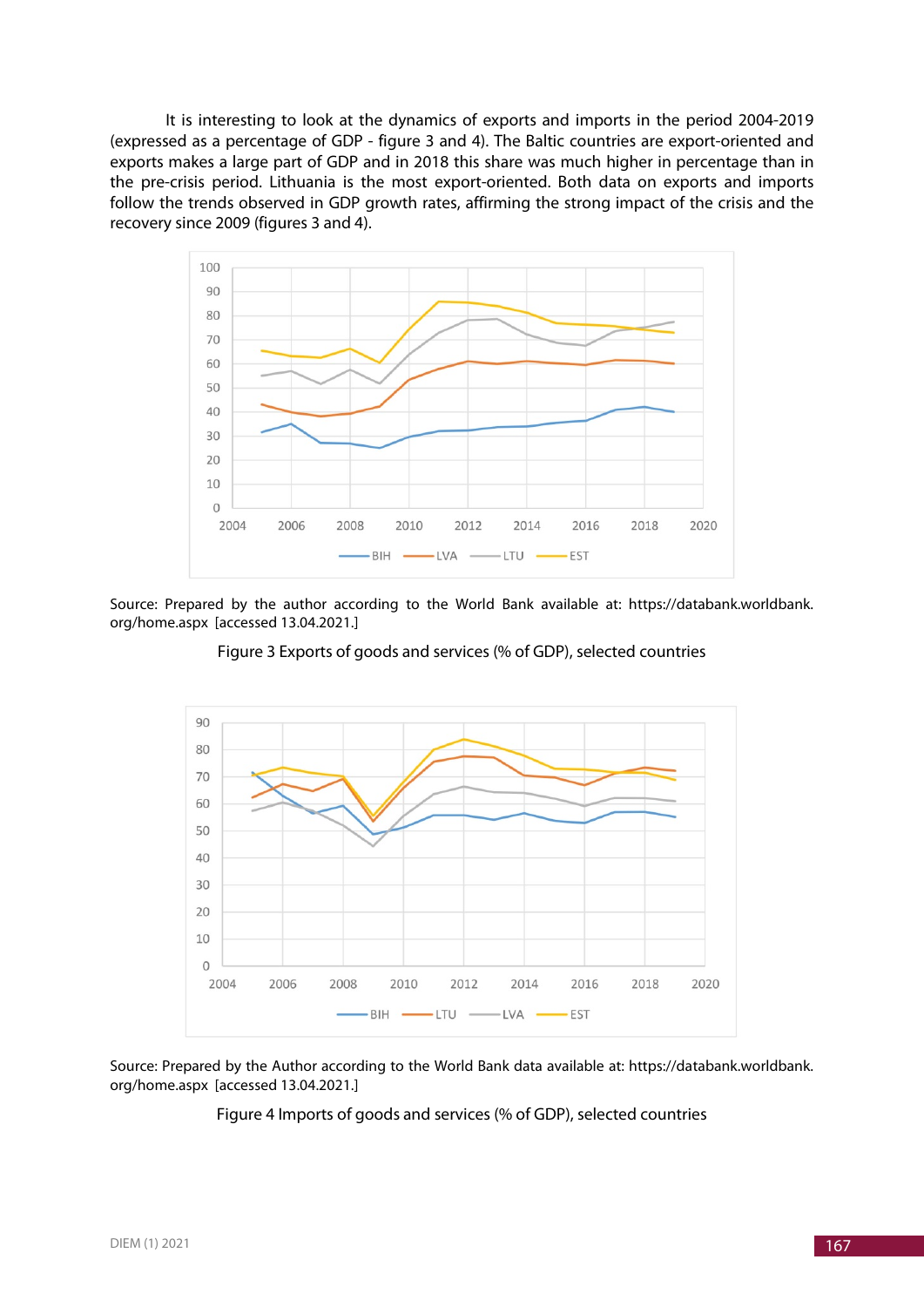

Source: Prepared by the Author according to the World Bank data available at: https://databank.worldbank. org/home.aspx [accessed 13.04.2021.]

#### Figure 5 Foreign direct investment, net inflows (% of GDP), selected countries

In B&H citizens' savings are strongly attracted by the extremely liberal tax system and relatively high interest rates on savings. Unlike in most other European countries, there is no capital gains tax in B&H, so savers do not pay interest income tax. The strong growth of citizens' savings testifies that the securities market is still in its infancy - the surplus money is usually carried to the bank, and only a few people buy securities with the surplus money. Comparing to other observed countries regarding trend of savings (gross savings, % of GNI), growth can be seen in B&H in period 2012-2018. It is common in times of crisis and reluctance to invest in other forms of financial assets, to redirect the surplus of disposable income gradually to the most liquid forms of deposits (figure 6). According to CBBH, in December 2020 citizens'savings in B&H grew 4% compared to December 2019. Moreover, it continued to grow. Figure 6 shows ups and downs in savings in Baltic countries as well, and indicate that savings are in higher levels than in B&H (gross savings, % of GNI).



Source: Prepared by the Author according to the World Bank data available at: https://databank.worldbank. org/home.aspx [accessed 13.04.2021.]

Figure 6 Adjusted savings, gross savings (% of GNI), selected countries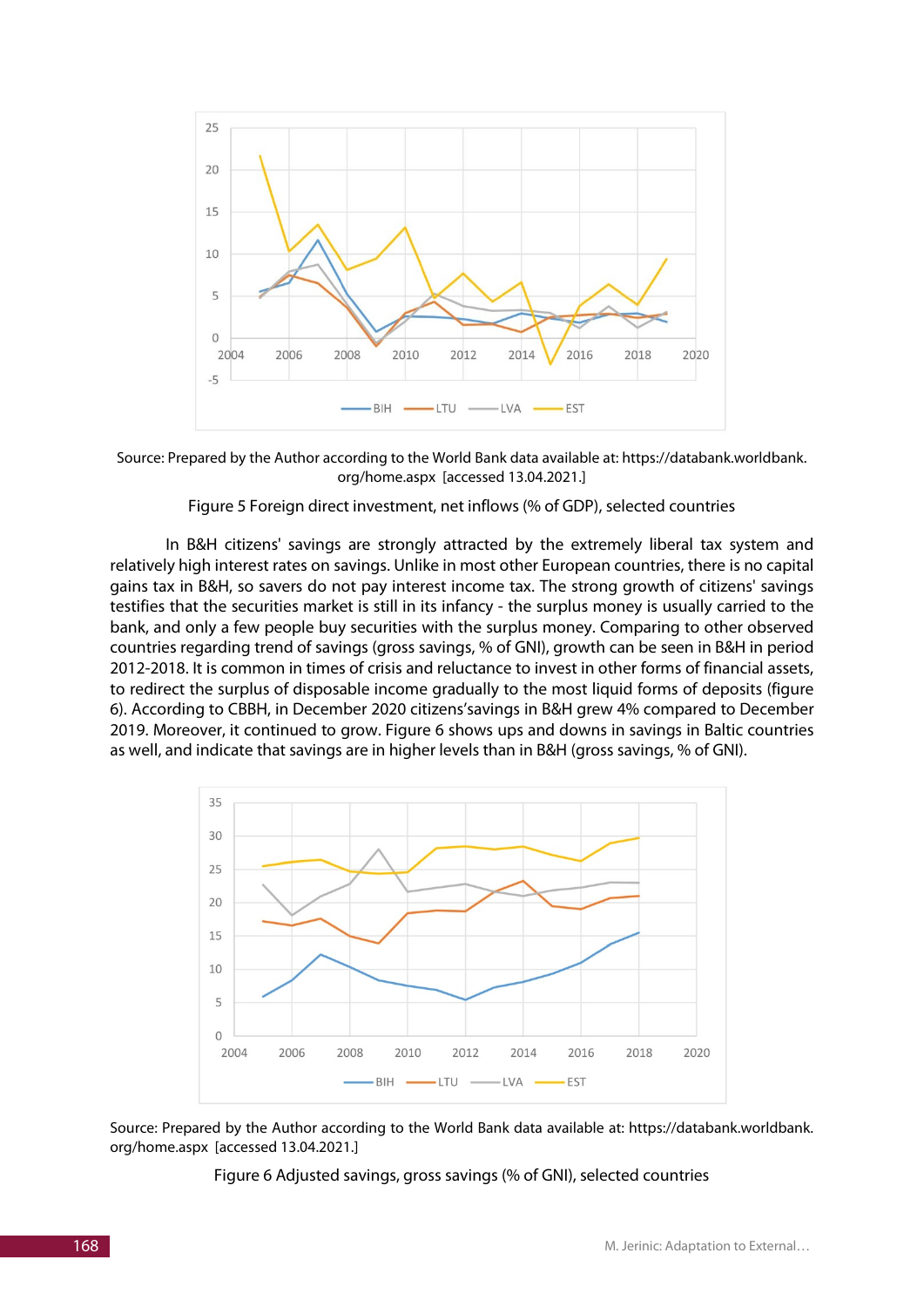Nominal effective exchange rate (hereinafter NEER) is the weighted average of the bilateral exchange rates of the convertible mark of Bosnia and Herzegovina (hereinafter KM) in relation to the currencies of the most important foreign trade partners. Real effective exchange rate (hereinafter REER) is defined as the nominal effective exchange rate that is deflated by relative prices (Consumer Price Index (CPI), Producer Price Index (PPI)), in the domestic economy and the economies of trading partners denominated in the single currency. The increase of the REER index is interpreted as an appreciation of the value of the domestic currency and can occur either as an increase in the level of domestic prices or as a decrease in the level of foreign prices, and leads to a deterioration of the country's trade balance. Namely exports declines because it becomes relatively more expensive and imports grows because it becomes relatively cheaper. Accordingly, the increase in REER indicates a loss in trade competitiveness. Decrease in the index represents a depreciation of the value of the domestic currency due to a decrease in the level of domestic prices and an increase in the level of foreign prices. To compile the nominal and real effective exchange rates, the bilateral exchange rate of the domestic currency to the currencies of the relevant trading partners is used, where 2015 is the base period (i.e. 2015 = 100). Figure 7 shows that NEER of KM has been appreciated and REER indicates gaining trade competitiveness from 2010, because since then REER index has been declining.



Source: http://statistics.cbbh.ba/Panorama/novaview/SimpleLogin\_cr\_html.aspx [accessed 04.05.2021.]

Figure 7 Nominal and real effective exchange rate of KM (NEER and REER), monthly, in period Jan.2010-Feb.2021

| <b>TIME</b> | 2020-04 2020-05 2020-06 2020-07 2020-08 2020-09 2020-10 2020-11 2020-12 2021-01 2021-02 2021-03 |       |       |       |       |       |       |       |       |       |       |       |
|-------------|-------------------------------------------------------------------------------------------------|-------|-------|-------|-------|-------|-------|-------|-------|-------|-------|-------|
| Estonia     | 116.49                                                                                          | 115.1 | 115.4 | 115,8 | 117,9 | 118,3 | 117,6 | 117.3 | 117.0 | 116.8 | 116.9 | 115.9 |
|             | 01                                                                                              | 0029  | 2808  | 8951  | 5498  | 2564  | 3424  | 8072  | 2266  | 8822  | 3332  | 5537  |
| Latvia      | 110,08                                                                                          | 109.1 | 108.8 | 110.0 | 111.2 | 111,8 | 111.9 | 111.1 | 110.8 | 110.5 | 110.0 | 110.0 |
|             | 396                                                                                             | 8214  | 9927  | 8669  | 726   | 5738  | 5989  | 9006  | 4572  | 8749  | 1404  | 8813  |
| Lithuania   | 112,67                                                                                          | 111,4 | 111.4 | 112,1 | 113,9 | 115,0 | 115,3 | 114.7 | 114.4 | 114.3 | 113.5 | 113.7 |
|             | 635                                                                                             | 0754  | 278   | 8362  | 0569  | 2971  | 2976  | 5782  | 9216  | 4713  | 0942  | 6852  |

Table 1 Real effective exchange rate (REER), selected countries period 2020- March 2021

Notes: 42 trading partners (online data code: TEIMF250), Index, 2010=100

Source: Eurostat, https://ec.europa.eu/eurostat/databrowser/view/teimf250/default/line?lang=en [accessed 04.05.2021.]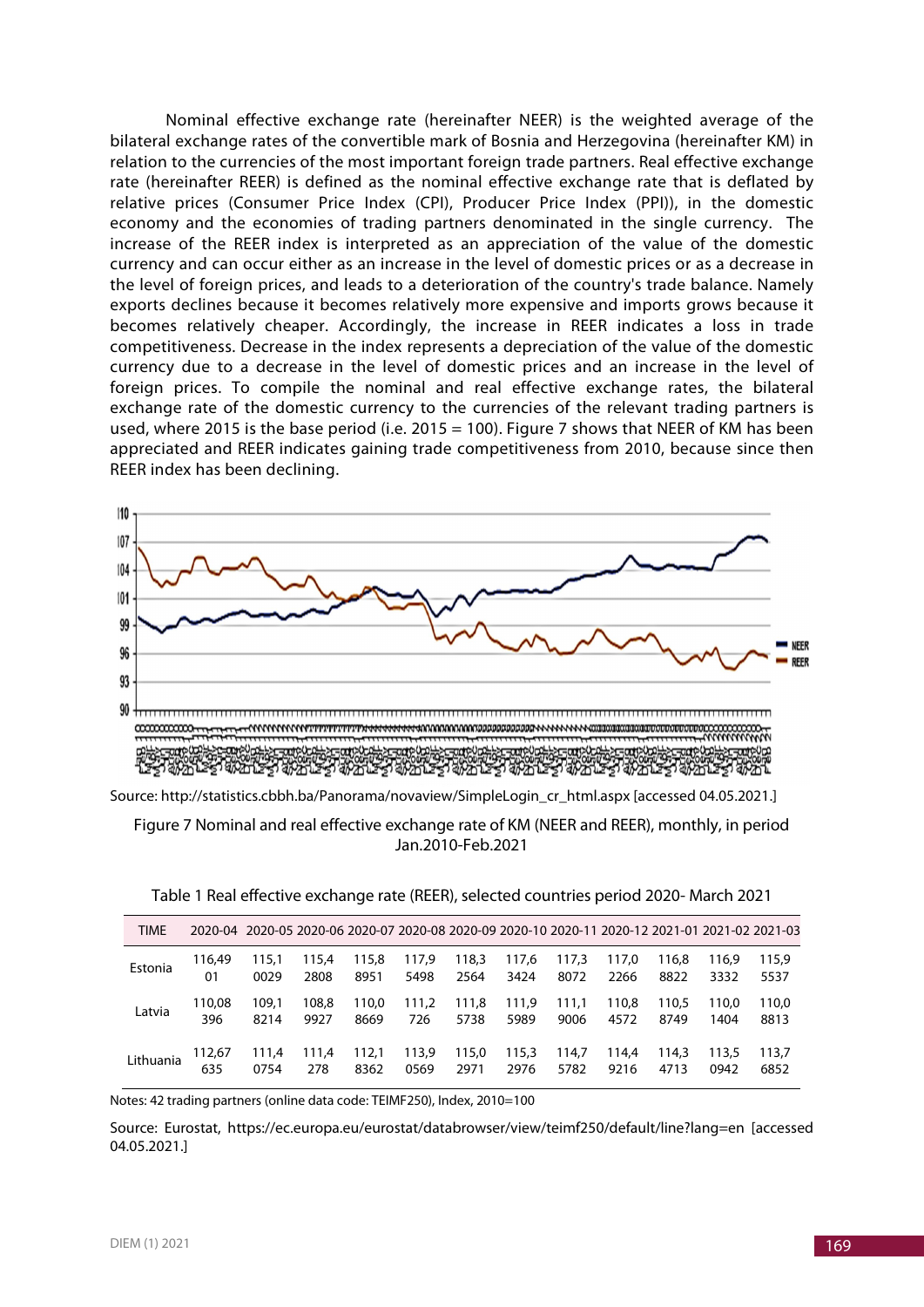

Source: Directorate General for Economic and Financial Affairs (DG ECFIN), https://ec.europa.eu/ eurostat/databrowser/view/tipser20/default/line?lang=en , [accessed 04.05.2021.]

Figure 8 Real effective exchange rate (REER) – euro area trading partners, selected countries

The REER deflates the NEER with a measure of cost/price developments. The REER (or Relative price and cost indicators) aim to assess a country's (or currency area's) price or cost competitiveness relative to its principal competitors in international markets. Changes in cost and price competitiveness depend not only on exchange rate movements but also on cost and price trends. The indicator is deflated by the price index (total economy) against a panel of 42 countries (= EU27+ 15 other industrial countries: Australia, Canada, United States, Japan, Norway, New Zealand, Mexico, Switzerland, UK, Turkey, Russia, China, Brazil, South Korea and Hong Kong). Double export weights are used to calculate REERs, reflecting not only competition in the home markets of the various competitors, but also competition in export markets elsewhere. A rise in the index means a loss of competitiveness. For Euro Area Member States, like observed three Baltic countries, therefore, the component of the REER corresponding to trade with other EA countries is affected by their costs or price developments only, as there are no variations due to exchange rate of the euro. Estonia, Latvia and Lithuania are experiencing high (positive) REER indicators, which can mainly be attributed to the strong depreciation of the Russian rouble, as Russia is their main trading partner (Figure 8). The REER is used to signal a possible external imbalance (in the context of the Macroeconomic Imbalance Procedure, MIP). The specific REER for the Macroeconomic Imbalance Procedure is deflated by the consumer price index (total economy) against the euro area partners. There were fluctuations in observed period, but Figure 8 indicates trend of competitiveness decline since 2011 in Estonia and since 2015 for all of three countries. Trend continued in 2020-21 (Figure 9).

Although B&H economy showed signs of chronic inefficiency even before the financial crisis flared up, the illusion of economic stability was maintained thanks to several factors: stability provided by the CBA, strict banking regulations and "run on banks" prevention by the savers with the first signs of crisis abroad, a large public sector that accelerated the warming of the economy whose employees refrained from spending in the crisis, an underdeveloped financial market (Grgić, Kordić, 2011, pp. 212-213). However, the slowdown in the EU economy as a major trading partner has also affected developments in B&H. Decrease in the liquidity of the banking sector in the EU also contributed to the lower possibility of borrowing by domestic banks and the further deterioration of credit conditions, which had restrictive effects. Considering available CBA monetary policy instruments, the CBBH measures in mitigating the consequences of the spill over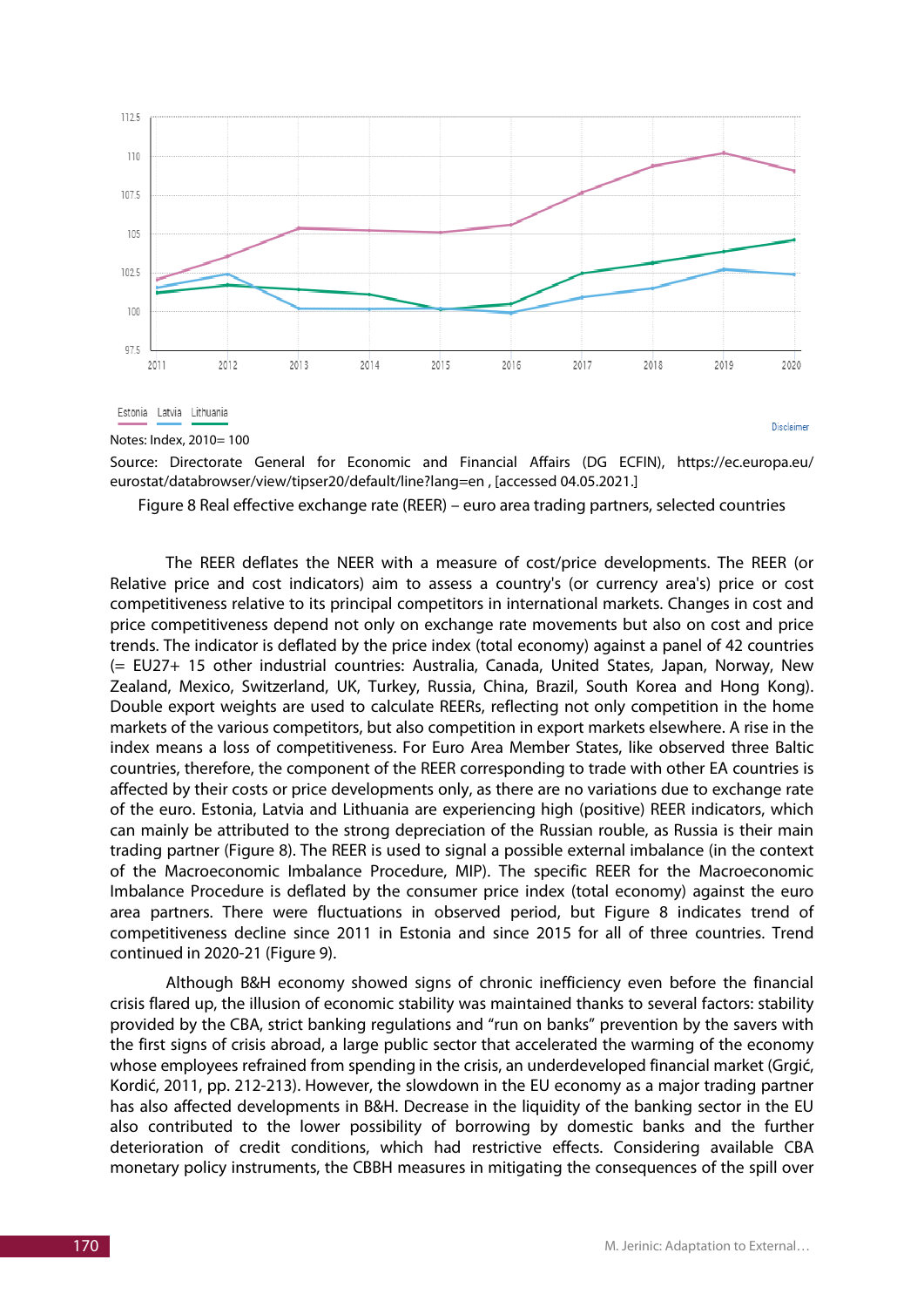of the global economic crisis on B&H were only few. They included the following: changes in the regulatory requirements related to required reserves; reduction of reserve requirements and exclusion of certain items related to the reduction of the base for calculation of required reserves, which provided additional liquidity to domestic banks. Monetary authorities have mainly focused on administrative measures, which include various regulatory requirements, in order to ensure the stability of the banking system and influence the domestic economy through commercial banks. By using such monetary policy based on a stable exchange rate, central banks are limited in their responses to external shocks and in stimulating real sector activity. By lowering the level of regulatory burdens, the liquidity of the banking sector increases, but monetary institutions have limited success in neutralizing undesirable external influences.

However, it is the best to state that this partial result needs to be evaluated respecting that B&H is a small and open economy in which the primary objective of monetary authorities is stability of the exchange rate. Before the crisis, economic growth was driven by the growth of domestic consumption, which was financed from abroad. In 2009, the impact of the crisis was manifested in falling diaspora remittances, falling foreign direct investment (figure 5), declining credit, growing budget deficit, falling public revenues etc. Thus, the global crisis in B&H was transmitted through three basic mechanisms: falling export prices and fall in foreign demand, declining foreign direct investment and remittances, and declining available sources of credit in the financial sector. Although there were differences in the severity of macroeconomic, fiscal and financial imbalances in the Baltic countries, all of three observed countries applied similar adjustment strategies. A key element was the maintenance of strict exchange rate rules by which the currency was pegged to the euro. Furthermore, Baltic countries were characterized by a high degree of flexibility in the labour and product markets before the onset of the crisis, which facilitated adjustment.

According to the ECB, adaptation in the Baltic countries has been achieved through a "mix" of policies and market mechanisms that have differently depended on the following four elements: significant drop in unit labour costs, fiscal adjustment, further growth in flexibility of markets and strengthening financial stability and reducing the debt burden on the private sector. As applied exchange rate regime does not allow adjustment by exchange rate fluctuations, real exchange rate adjustments meant cutting wages and prices, reducing employment and working hours combined with increasing labour productivity through restructuring production. Significant fiscal consolidations were aimed at restoring the fiscal position to a sustainable level (reducing the need for government funding, and regaining investor and market confidence by strengthening budgetary frameworks and procedures). The fiscal adjustment relied mainly on spending cuts, although the authorities also implemented tax increases. Estonia's fiscal position deteriorated less than in other Baltic countries. It used prudent fiscal policies that included deficit reduction measures of around 9% of GDP per year and a strong medium-term fiscal framework based on a balanced budget and efficient tax collection system. Although the Baltic States were considered to have flexible markets even before the crisis, the third element of the adjustment strategy was related to further growth in flexibility and higher growth in the medium term. Measures also applied to the labour market and the goods market (amending labour market laws to improve labour market flexibility, improving the business climate by facilitating business start-ups, simplifying tax administration, providing support to export companies and combating the grey economy).

Regarding the last element of adjustment, authorities initially focused on providing liquidity to banks and on (temporary) easing of supervisory requirements to ease pressure on banks. After that, the appropriate capitalization became increasingly important, given the deterioration in the quality of banks' loan portfolios due to the economic downturn. As a result, financial stability was maintained, although more time was needed to repair the private sector balance sheet (ECB, June 2011, pp. 17-19). Eventually, three Baltic countries entered EMU and introduced EURO. According to the World Bank Ease of Doing Business Report (WB, Doing Business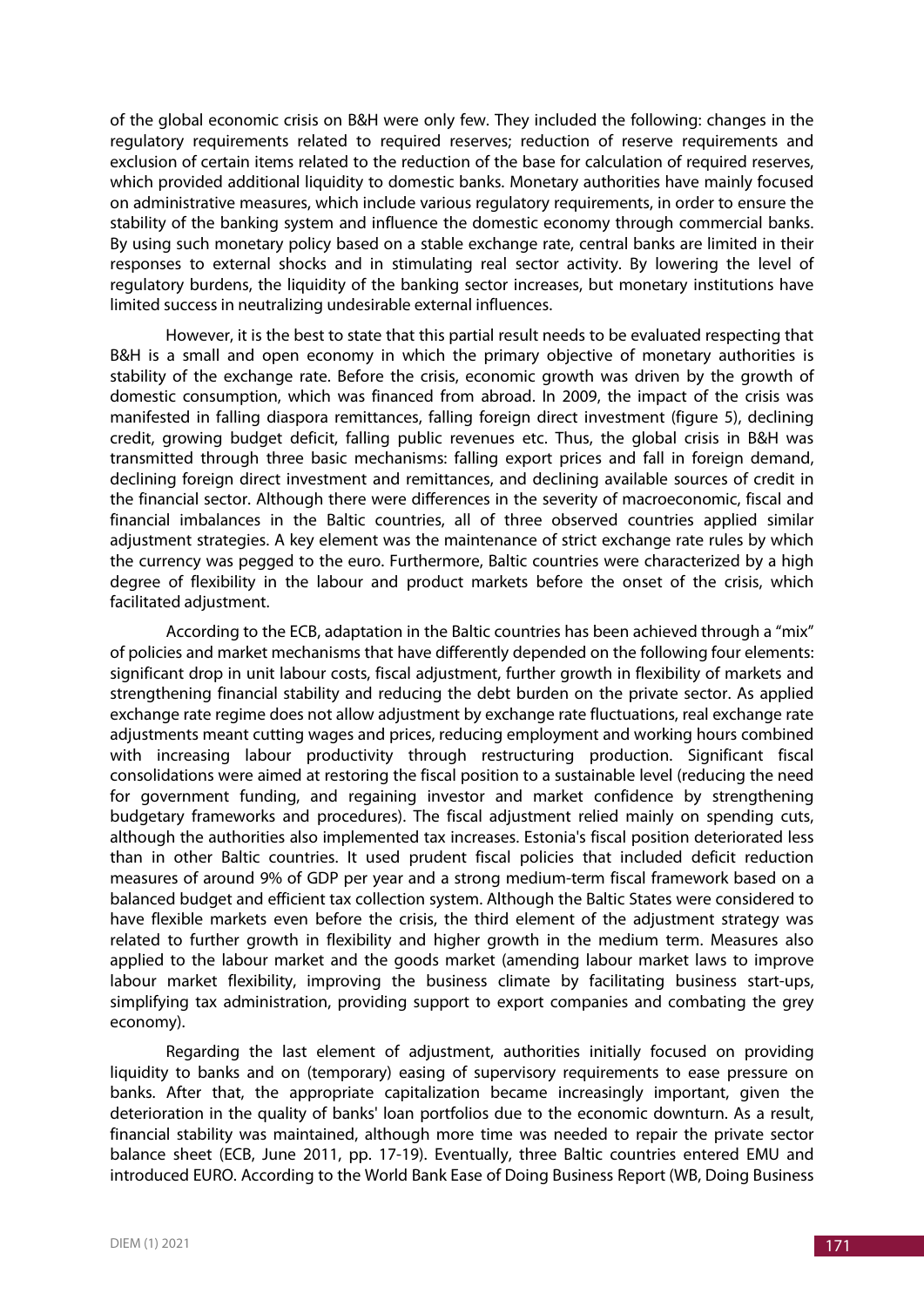2020, p. 4), Lithuania ranks 11th, Estonia 18th and Latvia 19th. Today, more than decade after the Great Recession, B&H ranks 90th. "*Miracle of transition*", Estonia, seems to be outpaced by Lithuania. Reforms in Lithuania have opened up space for the growth of competitiveness and the economy as a whole. As opposed to the Baltic countries, B&H has a high unemployment rate, low average wages, a GDP that is among the lowest in Europe, an unattractive real sector burdened with high levies, and a low level of investment activity. Among unemployed population the "discouraged" are big problem, *i.e.* those who have not been able to find a job for years. Even bigger problem is an increasingly frequent emigration, not only of educated young people, but also of entire families to the Western European and Scandinavian countries.

# **4. MEASURES TO DEAL WITH THE COVID 19 CONSEQUENCES**

Baltic States have used various measures to fight against the COVID 19 consequences. Some of them are more similar then others, but the countries have agreed to cooperate in this "fight ". The mentioned States were one of the first in the European Union that have lifted the restrictions on free movement. On May 15, Foreign Ministers of the Baltic States signed a memorandum of understanding on the free movement between the Baltic states. Some measures they had taken are following (data taken from Baltic Sea Parliamentary Conference - BSPC, 2020).

Estonia launched a 2-billion-euro support programme in 2020, which included loan collateral, closing provisions and paying subsidies to compensate employees' wages. Loan collateral amounted 1 billion euros for bank loans already issued to allow for repayment schedule adjustments. Also, the ETCB closed down the public debt inquiry tool and the provision of mass information about debtors since currently available information did not give an adequate picture of companies' economic situation. The Estonian Unemployment Insurance Fund paid subsidies to compensate employees' wages for up to two months during the period March-May 2020. The amount of the subsidy was 70% of the average monthly wage of the employee but no more than 1000 euro. The employer must pay a wage of at least €150 to the employee.

Lithuanian government launched a 5-billion-euro support plan in the March 2020, which included 500 million euros for maintaining business liquidity and 1 billion euros for speeding up investment. The Economic and Financial Action Plan provided for accelerating investment programmes. It planned to reallocate EU investment funds to health, employment and business, accelerate the use of public budget funds for running costs, to use all funds from the Climate Change and Road Maintenance and Development Programs, and to accelerate the renovation of apartment buildings. The Lithuanian government also foresaw subsidies totalling 500 million euro to ensure laid-off workers or workers with reduced working time (+salaries) to still receive the minimum wage. It also included 500 million euros for workers fixed payments to the self-employed who have previously contributed to the social security system.

Latvian government announced coverage of 75% of the costs of outbreak-induced sick leaves or workers' downtime, or up to 700 euros per month. Government made monthly payments of 75% of their salaries, capped at 700 euros (not subject to payroll taxes), from 14 March to 14 May 2020 if the employer is not able to secure work for the employee because of COVID19. A Latvian bank launched an initiative to support SMEs and Fintech in Baltic States. ALTUM, the national development finance institution, provided loan guarantees and loans for crisis solutions to businesses affected by the COVID-19 crisis. Interest rates on loans for tourism sector businesses announced to be cut by 50% for small and medium enterprises and by 15% for large enterprises in tourism and related sectors.

Even before the COVID 19, situation in B&H was not optimistic because of political gridlock, low capital spending, and slow progress in reforms. The COVID 19 made growth outlook much less optimistic than it was earlier confronting B&H by the possibility of a deep recession "The impact of COVID-19 on companies in B&H indicated in primary data analysis with regards to the demand and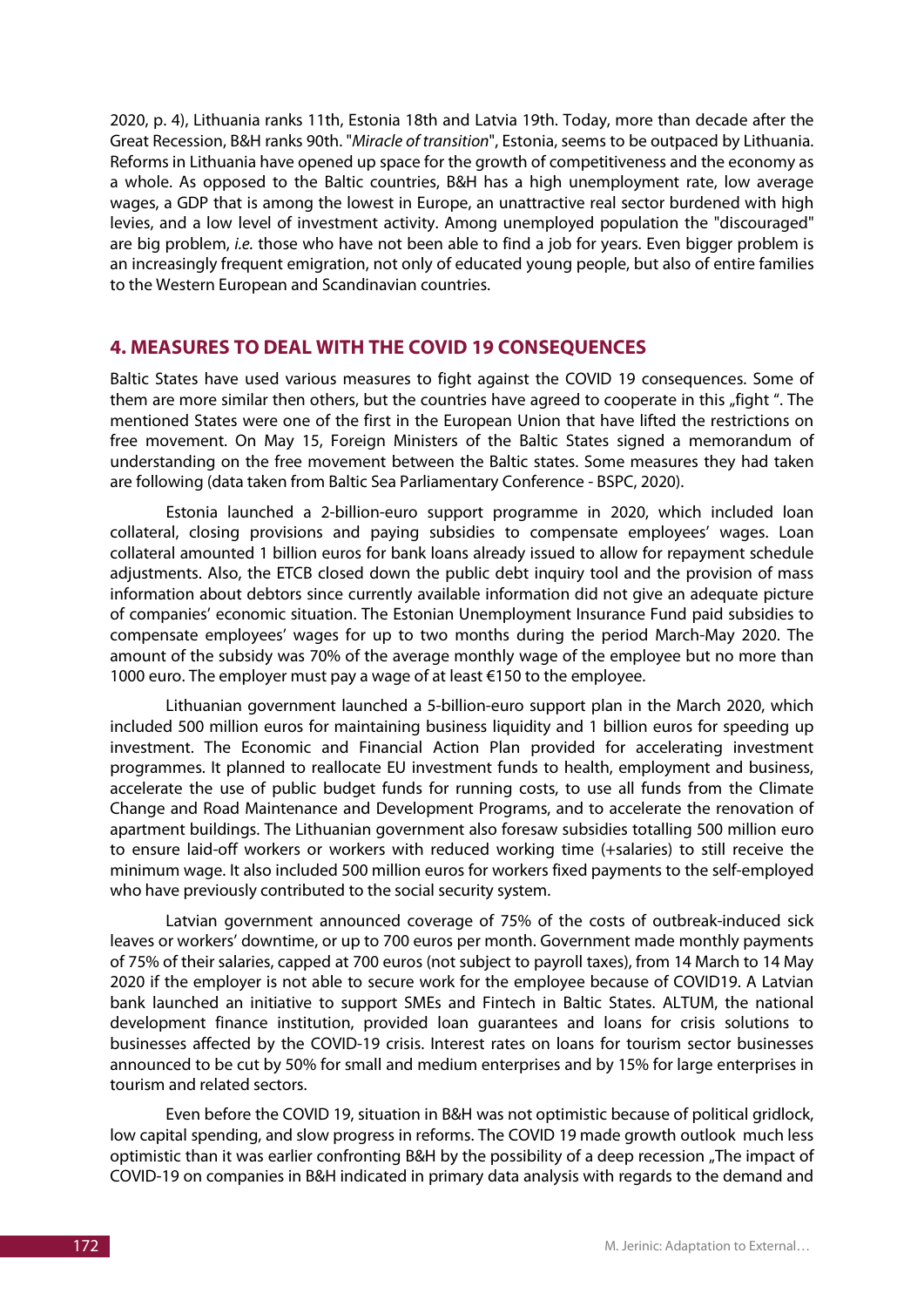production decline, turnover decrease, export and import downturns and labour cost cutting actions, as well as the described macroeconomic state, all demonstrate the validity of the World Bank's predictions about B&H confronting a recession in the following period" (WTO, 2020, p. 12). During and after the COVID 19 crisis, greatest challenge will be to address unemployment and minimize layoffs in the private sector. The main external risk for B&H will continue to be slow growth in the EU and political tensions within the region. Authorities in B&H have responded with few measures to protect affected economic sectors and households and strengthen health sector resilience to the COVID-19. The entity governments allocated about KM 100 million by the spring 2020 (0.28 percent of GDP) for pandemic- related health spending. The RS has postponed the deadline for payments of business tax from March 31st to June 30th and speeded up tax and SSC refunds. In rebalancing its budget, the FB&H government announced that a total of about KM 1 billion (3 percent of GDP) will be secured to support the economy, through setting up special funds (1) to stabilize the economy, mainly by supporting exporting companies; and (2) to maintain and improve the liquidity of companies and prevent loss of jobs. The banking agencies announced a six-month moratorium on loan repayments for businesses and individuals that may be finding it difficult to repay loans.

There are always voices tending to leave the CBA and the Central Bank is asked to help in times of crises. However, the main goal of the CBBH is to maintain the stability of the currency through the CBA. Of the instruments available, there is only the possibility of regulating the amount of the required reserve rate and thus the liquidity of the banking system. The CBBH has a complete ban on lending and conducting operations on the open market. Regarding the reserve requirement rate, the movements of banks' reserves are regularly and carefully monitored. If the overall liquidity situation requires the rate can be reduced and thus increase the liquidity of banks.

# **5. CONCLUSION**

The process of macroeconomic adjustment during and after the Great Recession in the Baltic countries shows how large macroeconomic imbalances can be reduced without adjusting the nominal exchange rate, giving an important lesson to many countries. Such adjustment stems from the high degree of flexibility of the economy and should rely on a decisive and strong policy response to restructure the economy by restoring competitiveness and laying the foundations for sustainable economic growth. Significant fiscal adjustment has been crucial to strengthen fiscal sustainability and crucial to restore confidence in the market. Lowering prices and wages were an inevitable precondition for the subsequent recovery of export-led economic activities. Lithuania has implemented a strong public sector reform and regulation of entrepreneurship, which has made it easier to do business and increase competitiveness. One has to know that in Lithuania the CBA was less rigid than that is in B&H and thus monetary policy had been more active. On the other hand, the situation in B&H is alarming. The problems of the B&H economy are, above all, structural in nature, including chronical foreign trade deficit, excessive and ever-increasing unemployment, declining foreign investment, corruption, slow reforms implementation, excessive public spending, technological backwardness, low industrial and export competitiveness. Emigration data are not optimistic and require accurate public interpretation and adequate reforms created by policy creators. The COVID 19 made situation even worse. In B&H, reforms are necessary to address longstanding structural and institutional weakness and to enhance competitiveness. This conclusion is consistent with Kordić and Palić study from 2014. There are only few published papers that address the effects of exogenous shocks and their propagation that include B&H. However, the impact of the COVID pandemic, as a global health, economic and social crisis is yet to be explored. This paper provides an overview of the first reactions and measures taken by selected countries in the fight against the pandemic. Theory and practice dictate that it is best for B&H, as small and open country, to rely on fiscal policy measures as the Baltic countries did in Great Recession: act through the budget, that is, by adjustments, by reducing taxes and contributions, and by maximizing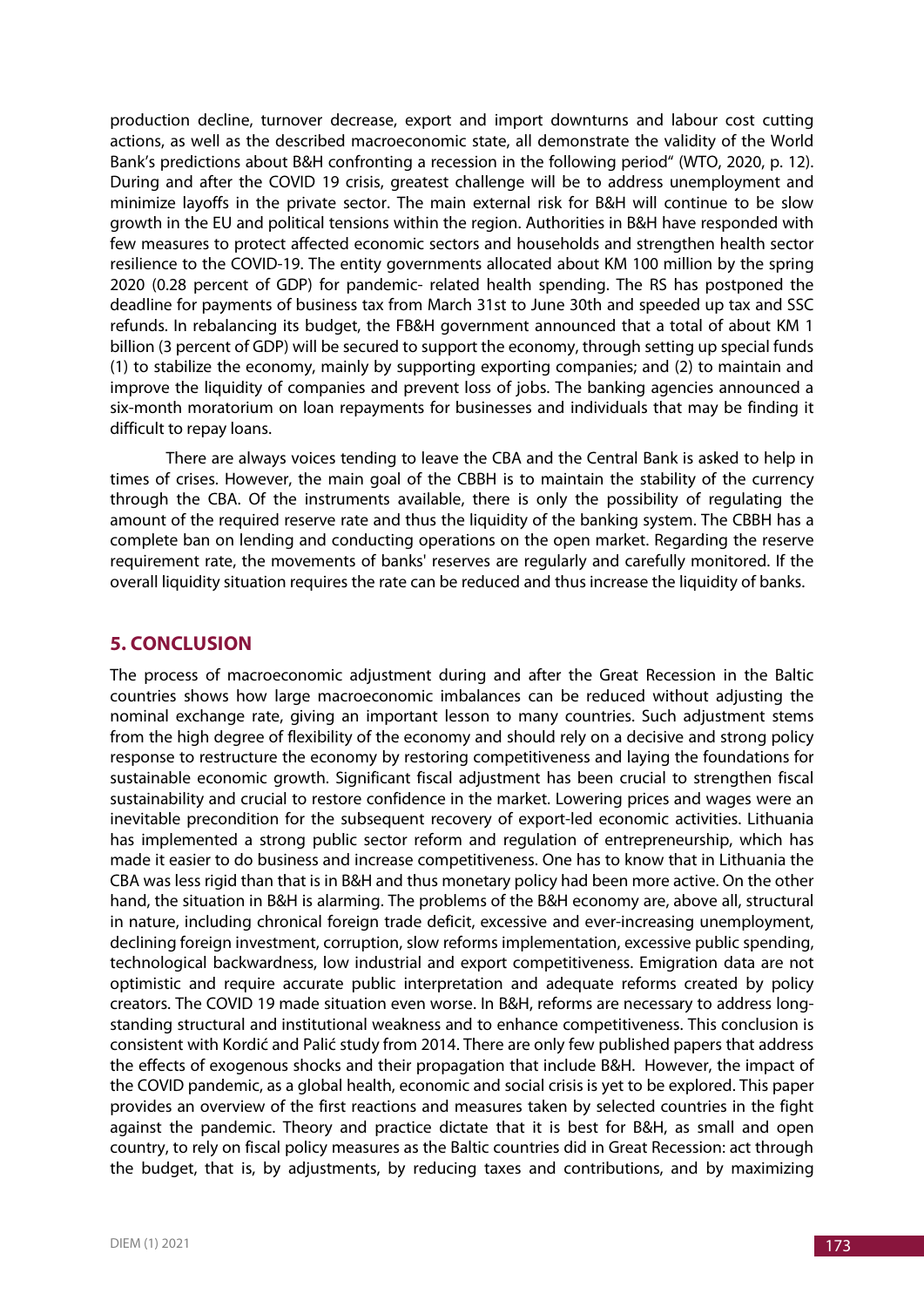savings where money is being irrationally spent. Results of the Pečarić et al research from 2018 show that the CBA works more effectively on economic growth and public debt (as a percentage of GDP) due to a greater degree of fiscal discipline than in post-transition countries that have been using other exchange rate regimes before, during and after the financial crisis, which is another reason to think that it is best for B&H to keep on with CBA. Economic activity in B&H can be stimulated through increased government investment, for example in infrastructure or other forms of government capital spending, which can offset some of the expected slowdowns in economic activity due to spill over shocks from abroad and the expected slowdown in domestic consumption. Then the instruments of structural policy could be useful through encouraging greater flexibility of the labour market, competition among companies, making the business environment more favourable, stimulating innovation and creativity as foundations of economic growth. Although there are opinions that the KM is appreciated and that devaluation is needed, this act would cause great instability (rising inflation and distrust in the banking system). Therefore, the population would convert their KM deposits into euros and then withdraw money from the bank, which would be an introduction first to the currency crisis and then to the banking crisis. Argentina is example of the similar scenario. After leaving the fixed exchange rate, there was a decline in economic activity and a huge increase in poverty, from which country recovered for a long time. Kordić (2018) analysed the functioning of hard and soft pegged exchange rate regimes on a sample of post transition countries in 2014-2015 period and concluded that changing exchange rate regimes would be a risky strategy in a crisis situation that could deepen it even more, which is consistent with this conclusion. The Baltic countries are an example of how strict CBA rules can be successfully used in combination with fiscal and labour market policy measures to achieve the right results and approaches to the introduction of the euro as the ultimate goal of the European integration processes. That is the path that B&H strives to.

# **REFERENCES**

Bakker, B.B., Gulde, A. M. (2010) The Credit Boom in the EU New Member States: Bad Luck or Bad Policies*? IMF Working Paper* WP/10/130. https://doi.org/10.5089/9781455201136.001

Baskot, B. (2016) Exogenous Macroeconomic Shocks and their Propagation in Bosnia and Herzegovina Working Paper No. HEIDWP17-2016, Central Bank of Bosnia and Herzegovina available at https://www.cbbh.ba/Content/Archive/144 [accessed 12.04.2021]

BSPC, 2020, http://www.bspc.net/wp-content/uploads/2020/08/BSPC\_Handling-and-Combating-the-COVID-19-Pandemic-in-the-Baltic-Sea-Countries.pdf, [accessed 11.04.2021]

Central Bank of Bosnia and Herzegovina, CBBH, https://www.cbbh.ba/

De Haan, J. Berger, H., van Fraassen, E. (2001) How to Reduce Inflation: An Independent Central Bank or A Currency Board? The Experience of the Baltic Countries, *LICOS Discussion Paper,* No. 96, Katholieke Universiteit Leuven, LICOS Centre for Transition Economics, Leuven. https://doi.org/10.1016/S1566-0141(01)00018-8

European Central Bank, ECB, relevant monthly newsletters available on the site (June 2011 available at https://www.ecb.europa.eu/pub/pdf/other/mb201106\_focus02.en.pdf?efbb43844dd2c07e6c37dc9d885d9dc2, on July 2010, //www.ecb.europa.eu/pub/pdf/other/art3\_mb201007en\_pp85-96en.pdf) [accessed 12.02.2021.]

European Comission, https://ec.europa.eu/info/index\_en [accessed 15.04.2021]

Eurostat, https://ec.europa.eu/eurostat/databrowser/view/tipser20/default/line?lang=en [accessed 05.05.2021]

Ghosh, A. R., Gulde, A-M., Wolf, C. H. (2002) *Exchange Rate Regimes: Choices and Consequences*, 2002., MIT. https://doi.org/10.7551/mitpress/2898.001.0001

Gregorović N., Hodžić N. (2017) Perspektive valutnog odbora u Bosni i Hercegovini*, Ekonomski izazovi*, Godina 6, broj 11, 2017, pp. 108-125. https://doi.org/10.5937/EkoIzavov1711108G

Grgić D., Kordić G*. (2011) Analogija krize zemalja s margine eurozone s krizom u Bosni i Hercegovini i Hrvatskoj*, Ekonomska misao i praksa: časopis Sveučilišta u Dubrovniku. - Dubrovnik, ISSN 1330-1039, ZDB-ID 1405606- 9. - Vol. 20.2011, 1, pp. 203-224

Hanke, S. Schuler, K. (2015) *Currency Boards for Developing Countries: A Handbook (Revised Edition,2015)",* ICS Press, 2015.